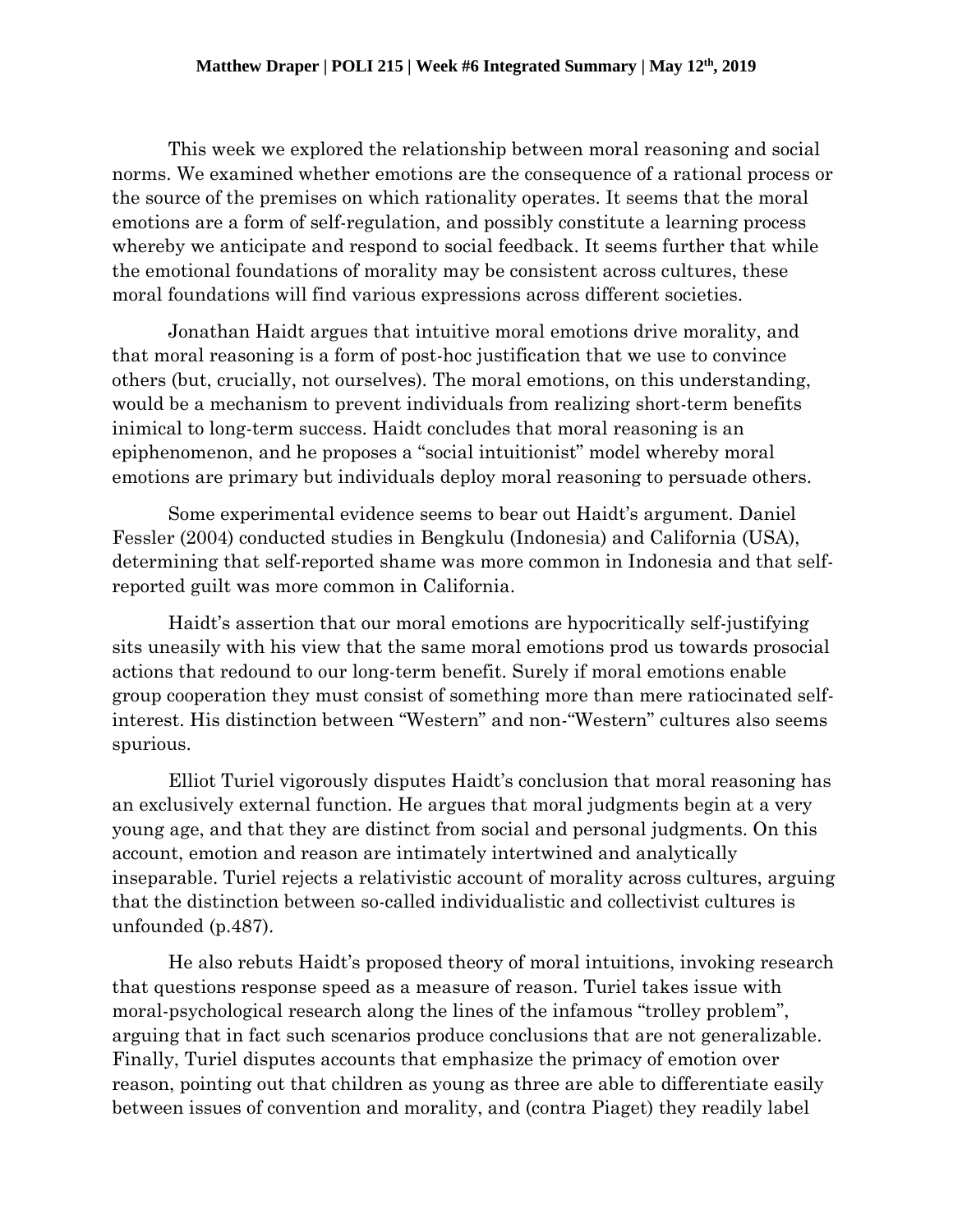harmful acts as wrong even when told by authority figures that the act in question is permitted.

Turiel's critique of Haidt seems decisive, and his reminder to not reify concepts like "the West" is instructive. However, the precise definition of reason at work in the arguments of Turiel and Haidt seems inconsistent. Turiel's proposed authority-independent foundation of morality, if true, implies that cultural difference occludes significant commonality regarding the most freighted moral questions. On this point, Piazza and Sousa (2016) reexamined a prior cross-cultural study (Fessler et al. 2015) that had purported to show moral parochialism. After reanalyzing the results, Piazza and Sousa find that in cases involving harm or injustice, the parochialism effect disappears and judgments are highly correlated across cultures.

Sousa and Piazza (2014) extend Turiel's framework by proposing that harmful transgressions are seen as authority-independent and general in scope if the causation of harm is interpreted as involving "basic-rights violation and injustice." It is this injustice, rather than the harm itself, that makes the transgression a *moral* transgression. In a related study, Finger and her coauthors (2006) find that brain regions associated with moral reasoning were activated in different ways by prompts involving moral transgressions and social transgressions.

The role of anticipation in norm construction and maintenance appears to be underemphasized. Mackie et al. (2015) argue that social norms can be maintained by approval or disapproval within a reference group, and that this approval or disapproval is often conveyed by facial expressions. Anticipation of (positive or negative) sanction can lead us to change our behavior. The face itself appears to be crucial in generating these effects. Liu et al. (2019) note that face-to-face interactions are more effective in inducing compliance than other forms of interaction.

Geoffrey Brennan and Philip Pettit (2004) propose a widespread market mechanism for the exchange of esteem. The authors argue that esteem is an evaluative, comparative and directive attitude, which is to say that esteem is given or withheld on the basis of specific actions taken and the success or failure of those actions relative to the performance of others. Esteem, in other words, includes a core element of interpersonal competition.

Probing the relationship between esteem and social norms more deeply, Richard McAdams argues that as long as people seek esteem as an end in itself, then norm formation is inevitable. His proposed mechanism is that particular behaviors will cause many people to grant or withhold esteem, and that this coordination is well-known. If these conditions hold, even a weak concern for esteem can create significant costs for acting against the consensus, which can lead to norm emergence.